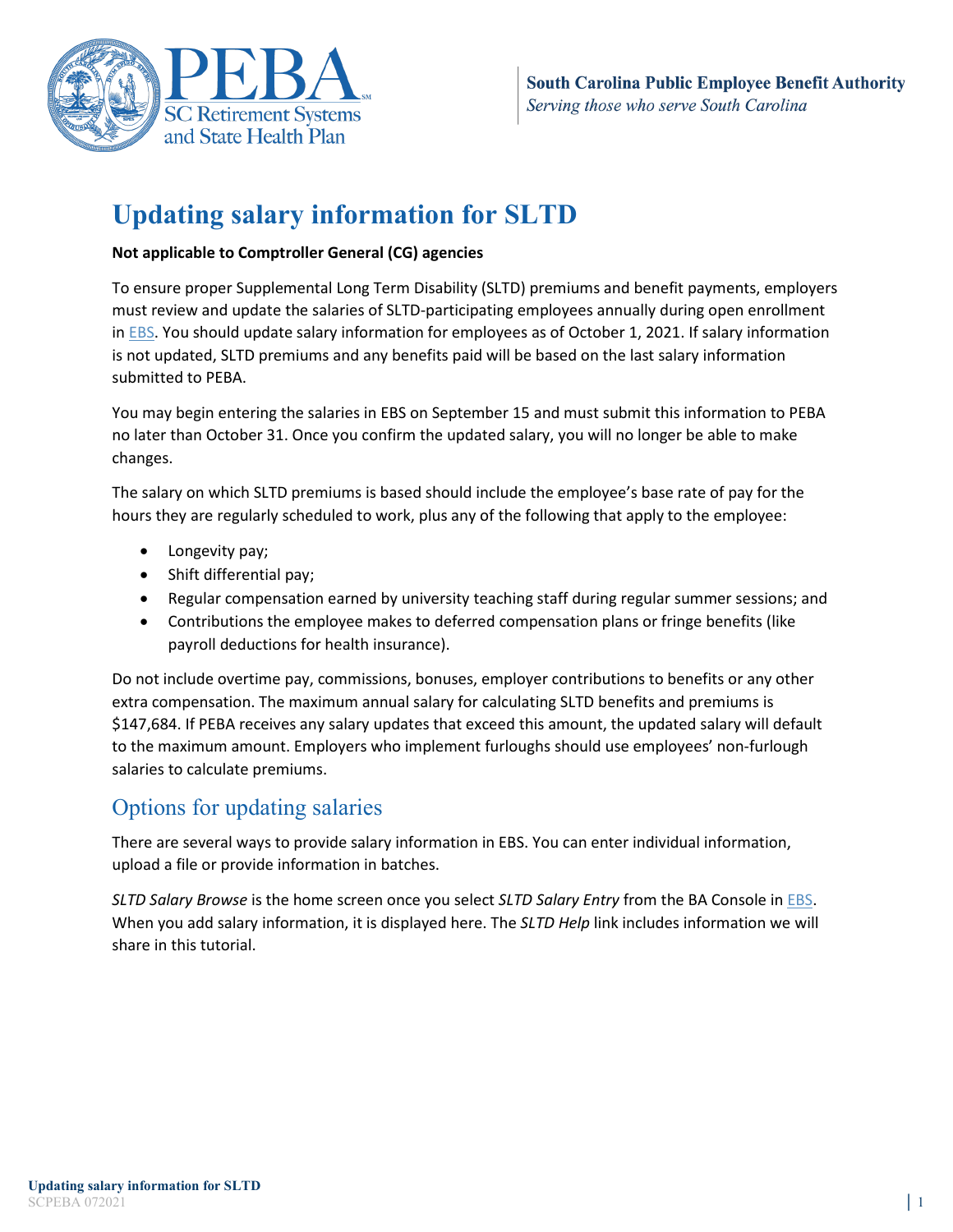#### **Option 1: Enter individual information**

Use *Add a single salary record* to add one employee. Enter an employee's Social Security number, last name and salary, then select *Add*. If there are no errors, you will see the new record on the home screen.

|                                   |                 |             |                                      | <b>SLTD Help</b>      |
|-----------------------------------|-----------------|-------------|--------------------------------------|-----------------------|
| 7990000 - Test State Agency       |                 |             |                                      |                       |
| <b>SLTD Salary Browse</b>         | ٠               | <b>SSN</b>  | <b>Browse SLTD</b>                   |                       |
| <b>Upload SLTD Data</b>           | Previous   Next |             |                                      | <b>Printable List</b> |
| Download SLTD Coverage Data       |                 |             | <b>Total Salary Records Keyed: 0</b> |                       |
| <b>Batch Entry Screen</b>         | <b>SSN</b>      | <b>Name</b> | <b>Salary</b>                        |                       |
|                                   |                 |             | No SLTD salary data to display.      |                       |
| <b>Current SLTD Coverage List</b> | Previous   Next |             |                                      |                       |
| <b>Review and Confirm</b>         |                 |             |                                      |                       |
| Add a single salary record        |                 |             |                                      |                       |
| <b>SSN</b>                        |                 |             |                                      |                       |
| Last                              |                 |             |                                      |                       |
| Name                              |                 |             |                                      |                       |
| Salary                            |                 |             |                                      |                       |
|                                   |                 |             |                                      |                       |

You may modify or delete a record from *SLTD Salary Browse*, if necessary. Select the Social Security number to change a salary, and then select *Update.* To remove a record, select *Delete*.

| <b>SLTD Salary Maintenance</b>                      |             |                      |         |
|-----------------------------------------------------|-------------|----------------------|---------|
| 7990000 - Test State Agency                         |             |                      |         |
| Modify the salary as necessary and<br>click Update. | <b>SSN</b>  | <b>Name</b>          | Salary  |
|                                                     | 445-21-1211 | <b>BRIGHT, SUSAN</b> | 45000   |
| To delete this entry, use the delete<br>button.     | Cancel      |                      | Undate. |
| Delete                                              |             |                      |         |

#### **Option 2: Upload a file**

*Upload SLTD Data* allows you to upload a text file with the salary information for multiple employees. It's important to note that when using the *Upload* option, the file must list all employees with SLTD coverage, including those whose salary has not changed. Employees' last names must match those in PEBA's records, too. Before you create your file, be sure to view the guidelines and required file formats. To upload, click *Choose File* and select the appropriate file.

|                                                                                                                                                                                  |                    | <b>SLTD Help</b>                          |
|----------------------------------------------------------------------------------------------------------------------------------------------------------------------------------|--------------------|-------------------------------------------|
| 7990000 - Test State Agency                                                                                                                                                      |                    |                                           |
| <b>SLTD Salary Browse</b>                                                                                                                                                        |                    | Select the SLTD data file location & name |
| <b>Upload SLTD Data</b>                                                                                                                                                          | ۰                  |                                           |
| Download SLTD Coverage Data                                                                                                                                                      |                    | Choose File no file selected              |
| <b>Batch Entry Screen</b>                                                                                                                                                        |                    |                                           |
| Current SLTD Coverage List                                                                                                                                                       | <b>Upload File</b> |                                           |
| <b>Review and Confirm</b>                                                                                                                                                        |                    |                                           |
| 1. The data file must be a text<br>file in either:<br><b>Fixed Width Format</b><br>(.txt extension)<br><b>Comma Delimited Format</b><br>(.csv extension)                         |                    |                                           |
| 2. This process expects all data<br>in one file. Uploading a 2nd<br>file will overlay any<br>previously uploaded data.                                                           |                    |                                           |
| 3. After data is successfully<br>loaded, it may be edited using<br>the EBS SLTD screens. You<br>must Review and Confirm<br>so that PFRA Insurance<br>Benefits will know the data |                    |                                           |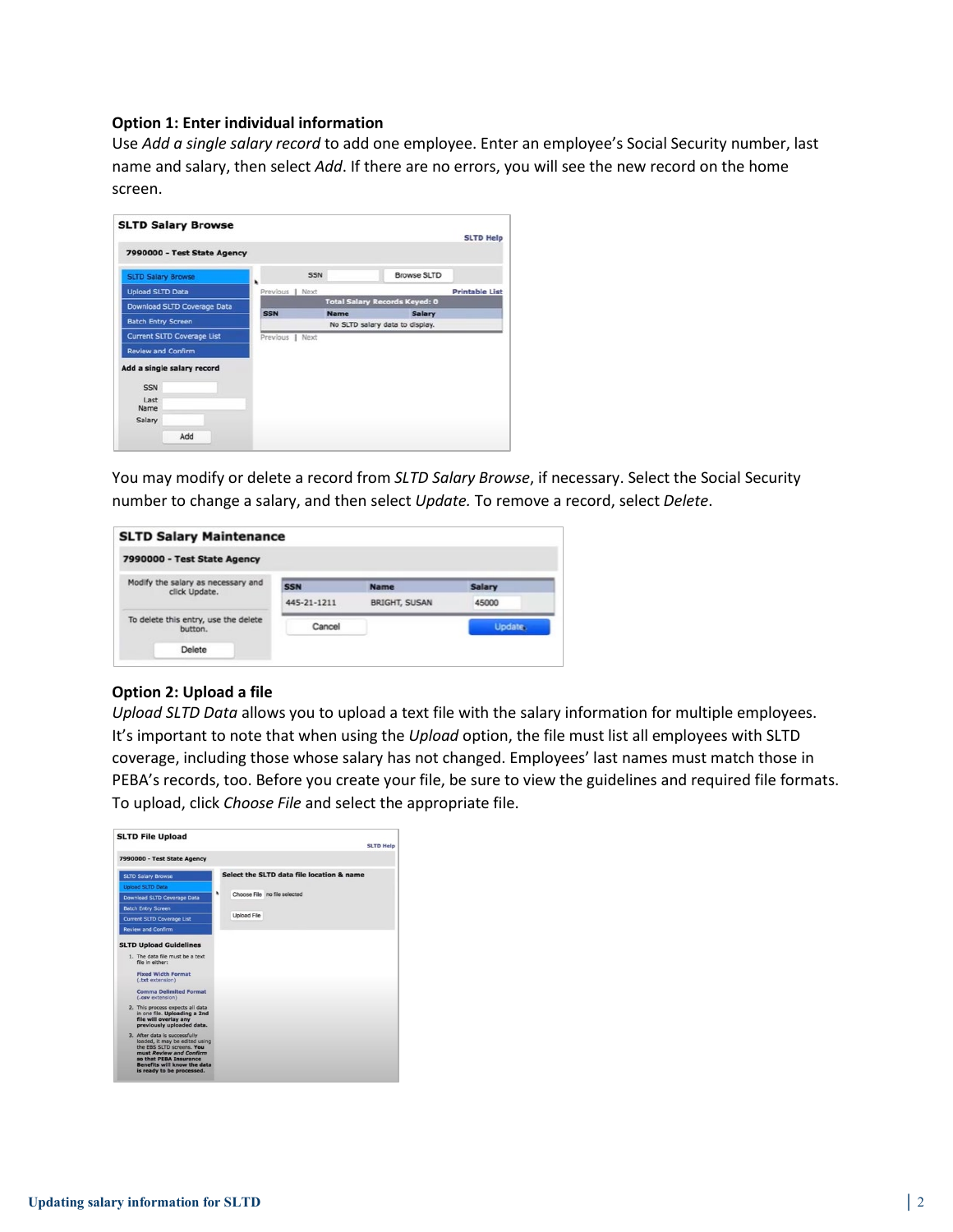There are two format options for the text file upload. First, there is the fixed width format. Use leading zeros, if applicable, but do not include dashes in the Social Security number field. Do not use special characters or suffixes in the last name field. For the salary, use whole dollar amounts only. Right justify and use leading zeros, if applicable.

The second format option is comma delimited. Use leading zeros, if applicable, but do not include dashes in the Social Security number field. Do not use special characters or suffixes in the last name field. Also, do not pad the last name with trailing spaces. For the salary, use whole dollar amounts only. Right justify and use leading zeros, if applicable.

If an error occurs, a message will appear above your employer group number and name. Under *View Error Report*, select either a webpage or PDF version to view the complete list of errors. Once you correct the errors on your file, upload the corrected file. Salaries from the uploaded file will now appear on *SLTD Salary Browse*.

| <b>SLTD File Upload</b>                            |                                                                                        | <b>SLTD Help</b>   |  |  |
|----------------------------------------------------|----------------------------------------------------------------------------------------|--------------------|--|--|
|                                                    | The file contains errors. Review the Error Report, correct the file, and upload again. |                    |  |  |
| 7990000 - Test State Agency                        | ٠                                                                                      |                    |  |  |
| <b>SLTD Salary Browse</b>                          | Select the SLTD data file location & name                                              |                    |  |  |
| <b>Upload SLTD Data</b>                            |                                                                                        |                    |  |  |
| Download SLTD Coverage Data                        | Choose File no file selected                                                           |                    |  |  |
| <b>Batch Entry Screen</b>                          |                                                                                        |                    |  |  |
| <b>Current SLTD Coverage List</b>                  | <b>Upload File</b>                                                                     |                    |  |  |
| <b>Review and Confirm</b>                          |                                                                                        |                    |  |  |
| <b>SLTD Upload Guidelines</b>                      | <b>View Error Report</b>                                                               |                    |  |  |
| 1. The data file must be a text<br>file in either: | Web Page Version                                                                       | <b>PDF Version</b> |  |  |
| <b>Fixed Width Format</b><br>(.txt extension)      |                                                                                        |                    |  |  |
| <b>Comma Delimited Format</b><br>(.csv extension)  |                                                                                        |                    |  |  |

#### **Option 3: Download SLTD Coverage Data**

*Download SLTD Coverage Data* provides a properly formatted text file of all employees with SLTD coverage. Select and download the file format you wish to use and make the necessary salary updates. Then, upload the file using the *Upload SLTD Data* option as described above.

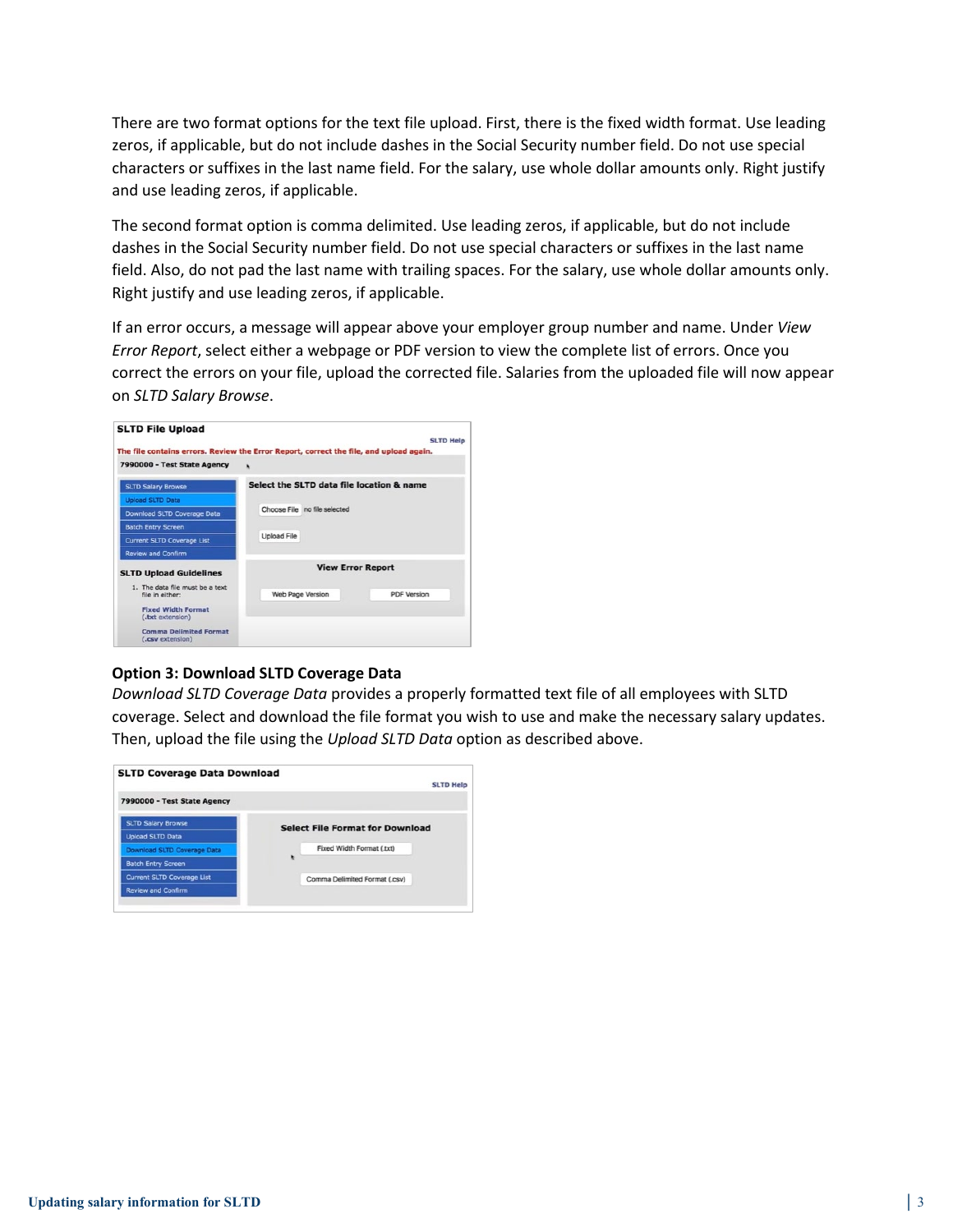#### **Option 4: Provide information in batches**

The *Batch Entry Screen* allows you to key up to 10 salaries at a time. It requires salary information only for those employees who experienced a salary change since October 1 of the previous year. Once you update the salaries, select *Add*. If an error occurs, a message will appear above your employer group number and name, and the record with an error is marked with an asterisk. Correct the error and select *Add*. Once salary information is added, you will see it on *SLTD Salary Browse*.

|                                                      |                                    |                             |   |                  | <b>SLTD Help</b> |  |
|------------------------------------------------------|------------------------------------|-----------------------------|---|------------------|------------------|--|
|                                                      | 7990000 - Test State Agency        |                             |   |                  |                  |  |
|                                                      | <b>SLTD Salary Browse</b>          | 7990000 - Test State Agency |   |                  |                  |  |
| <b>Upload SLTD Data</b>                              |                                    | <b>SSN</b>                  |   | <b>Last Name</b> | <b>Salary</b>    |  |
|                                                      | <b>Download SLTD Coverage Data</b> | $\mathbf{1}$                | Ï |                  |                  |  |
|                                                      | <b>Batch Entry Screen</b>          | $\overline{2}$              |   |                  |                  |  |
|                                                      | <b>Current SLTD Coverage List</b>  | $\overline{3}$              |   |                  |                  |  |
|                                                      | <b>Review and Confirm</b>          | 4                           |   |                  |                  |  |
| Key up to 10 SLTD salary records,<br>then click Add. | 5                                  |                             |   |                  |                  |  |
|                                                      | Add                                | 6                           |   |                  |                  |  |
|                                                      | Cancel                             | $\overline{z}$              |   |                  |                  |  |
|                                                      |                                    | 8                           |   |                  |                  |  |
|                                                      |                                    | $\mathbf{Q}$                |   |                  |                  |  |
|                                                      |                                    | 10                          |   |                  |                  |  |

## *Review and Confirm*

For any option, once you have updated the SLTD salaries and do not need to make further changes, select *Review and Confirm*. Review the salary records and select *Confirm* once the SLTD salary updates are complete. At this point, you cannot make changes to the records.



Once confirmed, the *Current SLTD Coverage List* will provide a list of current employees with SLTD coverage and the salary on record with PEBA.

| SLTD Entry for Employer: 5990000 has been Confirmed.                                                                                                                |                            |                                      |             |                        |
|---------------------------------------------------------------------------------------------------------------------------------------------------------------------|----------------------------|--------------------------------------|-------------|------------------------|
| 5990000 - Test State Agency for Training                                                                                                                            |                            |                                      |             |                        |
| <b>SLTD Salary Browse</b>                                                                                                                                           | <b>SSN</b>                 |                                      | Browse SLTD |                        |
| <b>Upload SLTD Data</b>                                                                                                                                             | Previous   Next            |                                      |             | <b>Printable List</b>  |
| <b>Download SLTD Coverage Data</b>                                                                                                                                  |                            | <b>Total Salary Records Keyed: 4</b> |             |                        |
| <b>Batch Entry Screen</b>                                                                                                                                           | <b>SSN</b>                 | <b>Name</b>                          |             | <b>Salary</b>          |
| <b>Current SLTD Coverage List</b>                                                                                                                                   | 434-53-6363<br>564-68-4864 | HAMM, WILLIAM<br>JETSON, GEORGE      |             | 41,000.00<br>34,000.00 |
| <b>Review and Confirm</b>                                                                                                                                           | 894-84-9848                | CANNON, SARA                         |             | 36,000.00              |
|                                                                                                                                                                     | 999-25-9925                | PETERS, BELINDA                      |             | 29,000.00              |
|                                                                                                                                                                     | Previous   Next            |                                      |             |                        |
|                                                                                                                                                                     |                            |                                      |             |                        |
| Thank you, Your SLTD entry has<br>been confirmed. You will be<br>contacted by PEBA Insurance<br>Benefits only if problems are found<br>when your data is processed. |                            |                                      |             |                        |
| No further data modification is<br>allowed. Contact PEBA Insurance<br>Benefits for any further data<br>changes.                                                     |                            |                                      |             |                        |